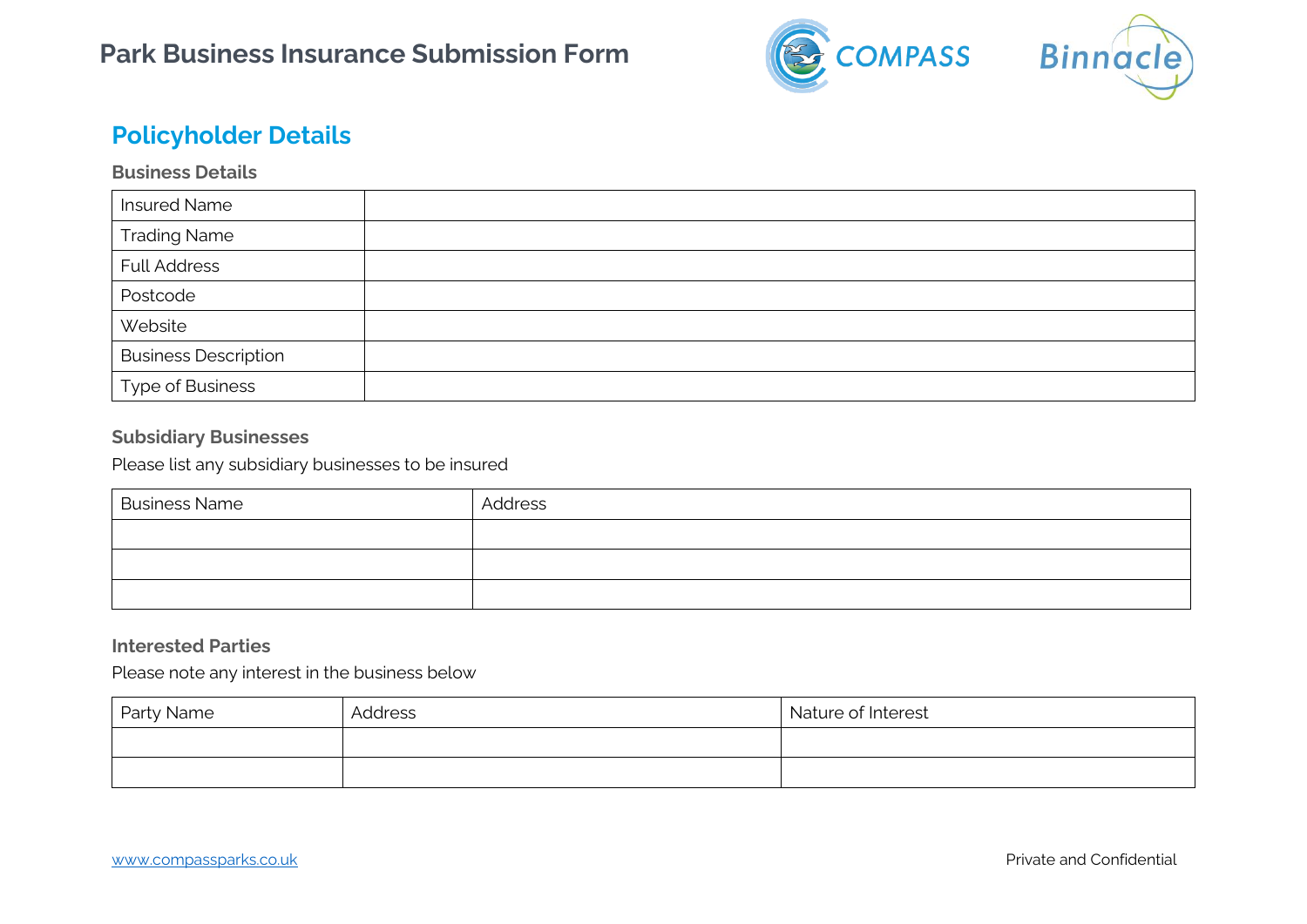## **Directors**

Please list the directors of the business

| Title | Name | Date of Birth |
|-------|------|---------------|
|       |      |               |
|       |      |               |
|       |      |               |

## **General Questions**

No Policyholder, director or partner involved with The Business or any other company or business has:

| ever had an insurance proposal declined, renewal refused or insurance cancelled or special terms imposed                                                                                                            |                   |  |
|---------------------------------------------------------------------------------------------------------------------------------------------------------------------------------------------------------------------|-------------------|--|
| been convicted of or charged (but not yet tried) or been given an Official Police Caution in respect of any criminal<br>offence, other than a motoring offence, unless spent by the Rehabilitation of Offenders Act | <yes no=""></yes> |  |
| been declared bankrupt or insolvent or been the subject of bankruptcy proceedings or insolvency proceedings or<br>been disqualified from being a company director                                                   | <yes no=""></yes> |  |
| been the subject of a County Court Judgement, an Individual Voluntary Arrangement, a Company Voluntary<br>Arrangement or a Sheriff Court Decree                                                                     | <yes no=""></yes> |  |

If you have answered Yes to any of the above, please give details

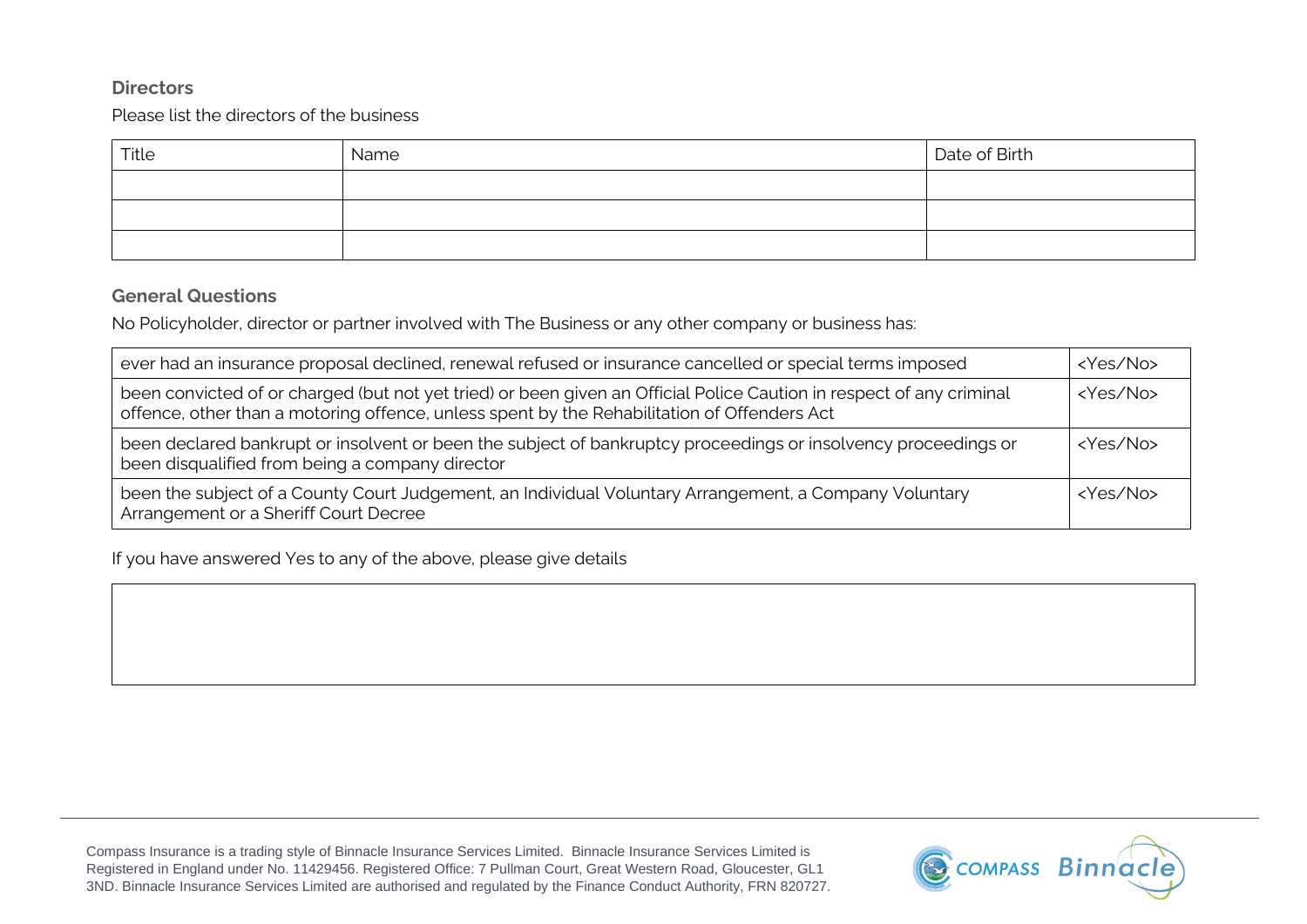The Business, or businesses, listed in this policy

| Have not been subject to an investigation by HMRC which has resulted in a prosecution in the last 10 years      |                   |
|-----------------------------------------------------------------------------------------------------------------|-------------------|
| <yes no=""><br/>Has a permanent registered address</yes>                                                        |                   |
| Holds the necessary licensing and permissions from the relevant local authority, government or regulatory body. | <yes no=""></yes> |

If you have answered Yes to any of the above, please give details

# **Claims History**

| Date of Loss | <b>Status</b> | Type of Claim | <b>Risk Address</b> | Paid | Outstanding |
|--------------|---------------|---------------|---------------------|------|-------------|
|              |               |               |                     |      |             |
|              |               |               |                     |      |             |
|              |               |               |                     |      |             |
|              |               |               |                     |      |             |
|              |               |               |                     |      |             |
|              |               |               |                     |      |             |

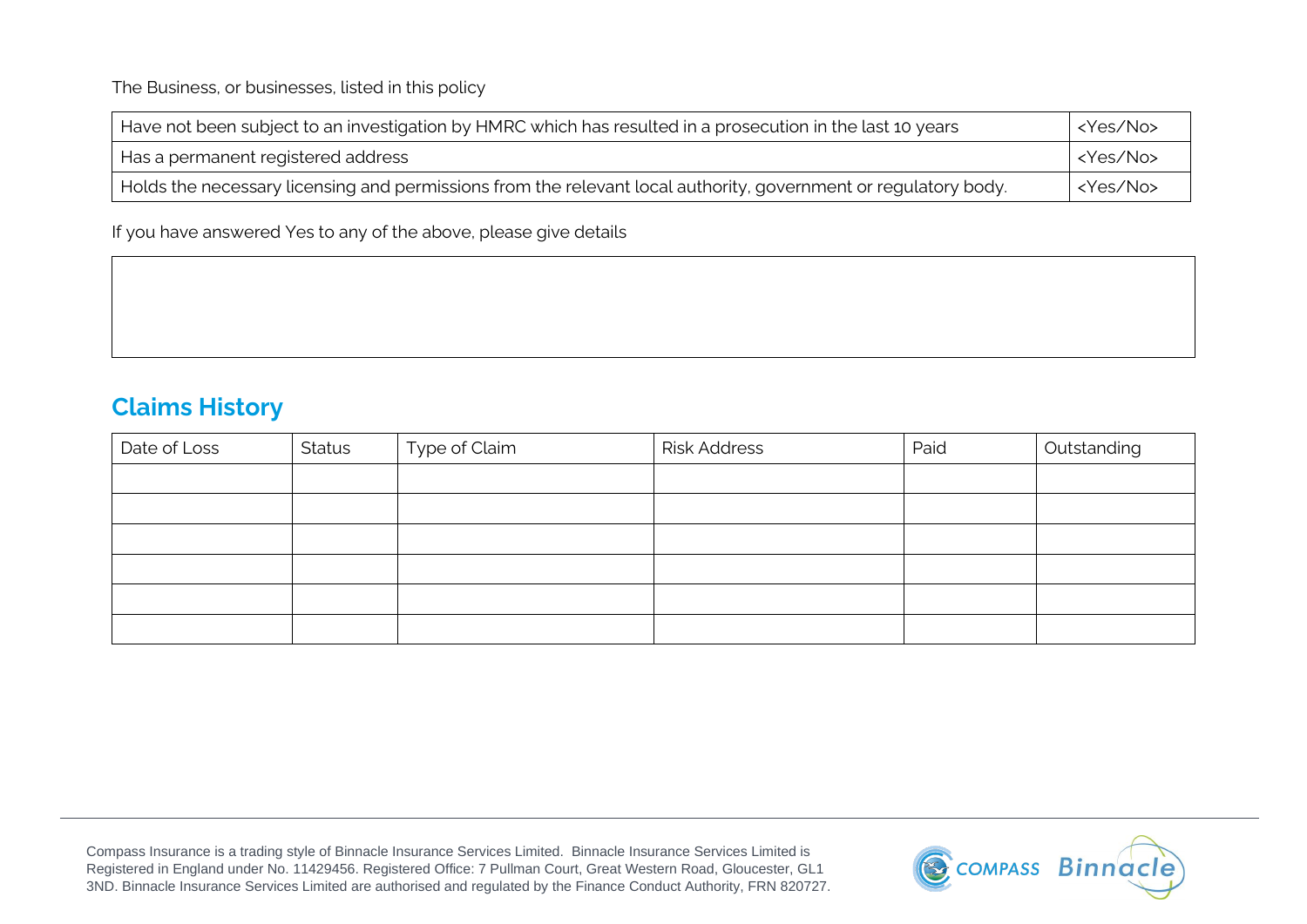# **Risk Information**

#### **Security**

| Physical Security in place     |  |
|--------------------------------|--|
| CCTV system                    |  |
| Onsite warden                  |  |
| Entrance security              |  |
| <b>Other Security measures</b> |  |
|                                |  |
|                                |  |

## **Health and Safety**

| Date of last Survey | Risk Improvements Identified | <b>Risk Improvements Made</b> |
|---------------------|------------------------------|-------------------------------|
|                     |                              |                               |
|                     |                              |                               |

## **Fire Measures**

| Local station, distance and travel time to site |  |
|-------------------------------------------------|--|
| Fire points on site                             |  |
| Fire wardens                                    |  |
| Units comply with spacing regulations           |  |

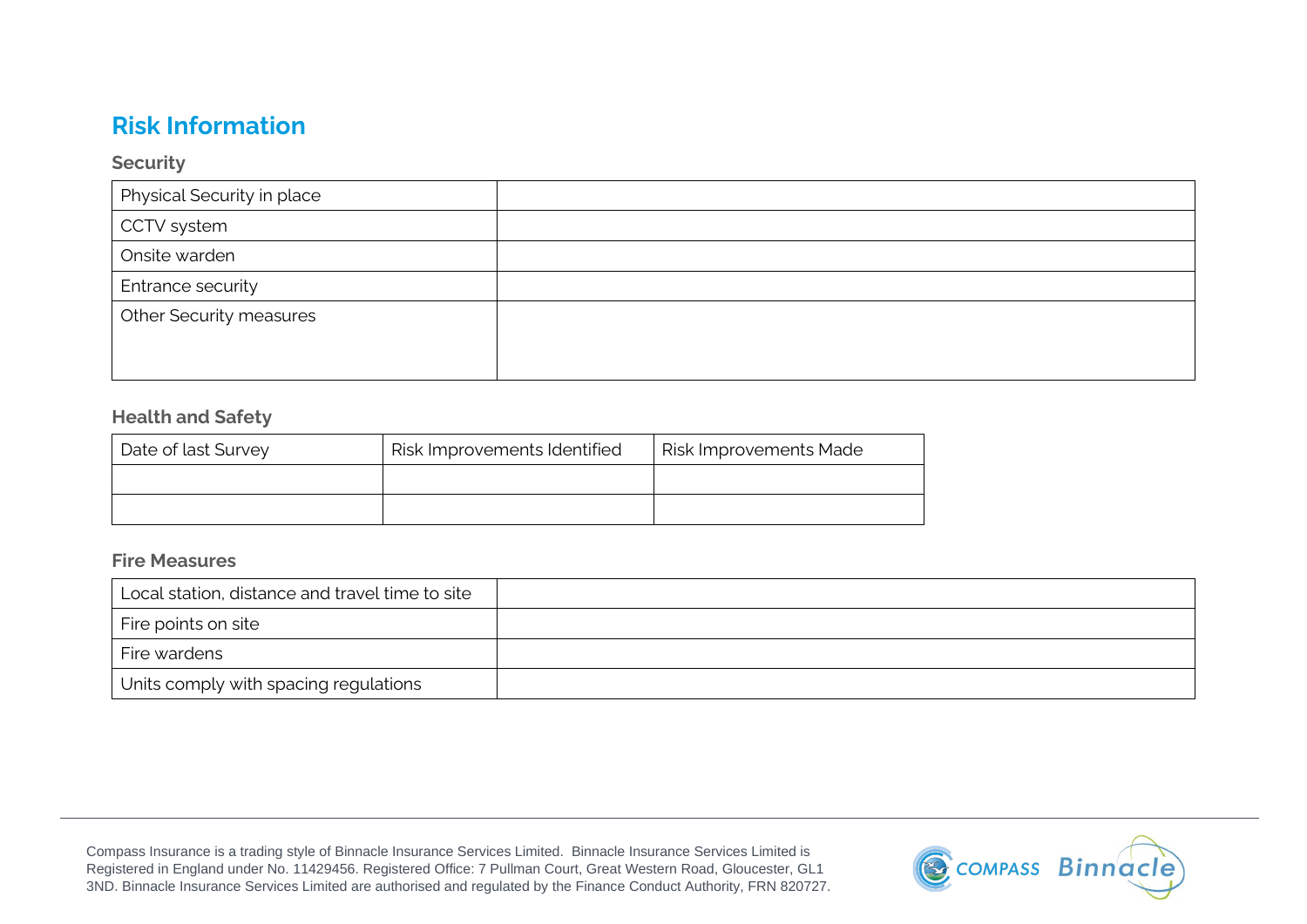# **Insured Locations**

## **Location Information**

| Name | Address | Postcode | Type of Park | Number of Pitches |
|------|---------|----------|--------------|-------------------|
|      |         |          |              |                   |
|      |         |          |              |                   |
|      |         |          |              |                   |
|      |         |          |              |                   |
|      |         |          |              |                   |

#### **Location Questions**

| all Premises are, and will be maintained, in a good state of repair                                            |                   |
|----------------------------------------------------------------------------------------------------------------|-------------------|
| The Premises have suffered from or shown any visible signs of damage from subsidence, landslip or ground heave |                   |
| all Premises are occupied for the sole purpose of The Business and otherwise only as private dwellings         | <yes no=""></yes> |
| none of the Premises is unfurnished, unused or unoccupied                                                      |                   |
| none of the Premises is located in an area with a history of flooding                                          |                   |
| all Premises are protected by adequate security devices and/or intruder alarm systems                          |                   |
| The premises is closed for more than 3 consecutive months                                                      |                   |
| There is an ATM on the premises                                                                                | <yes no=""></yes> |

If you have answered Yes to any of the above, please give details

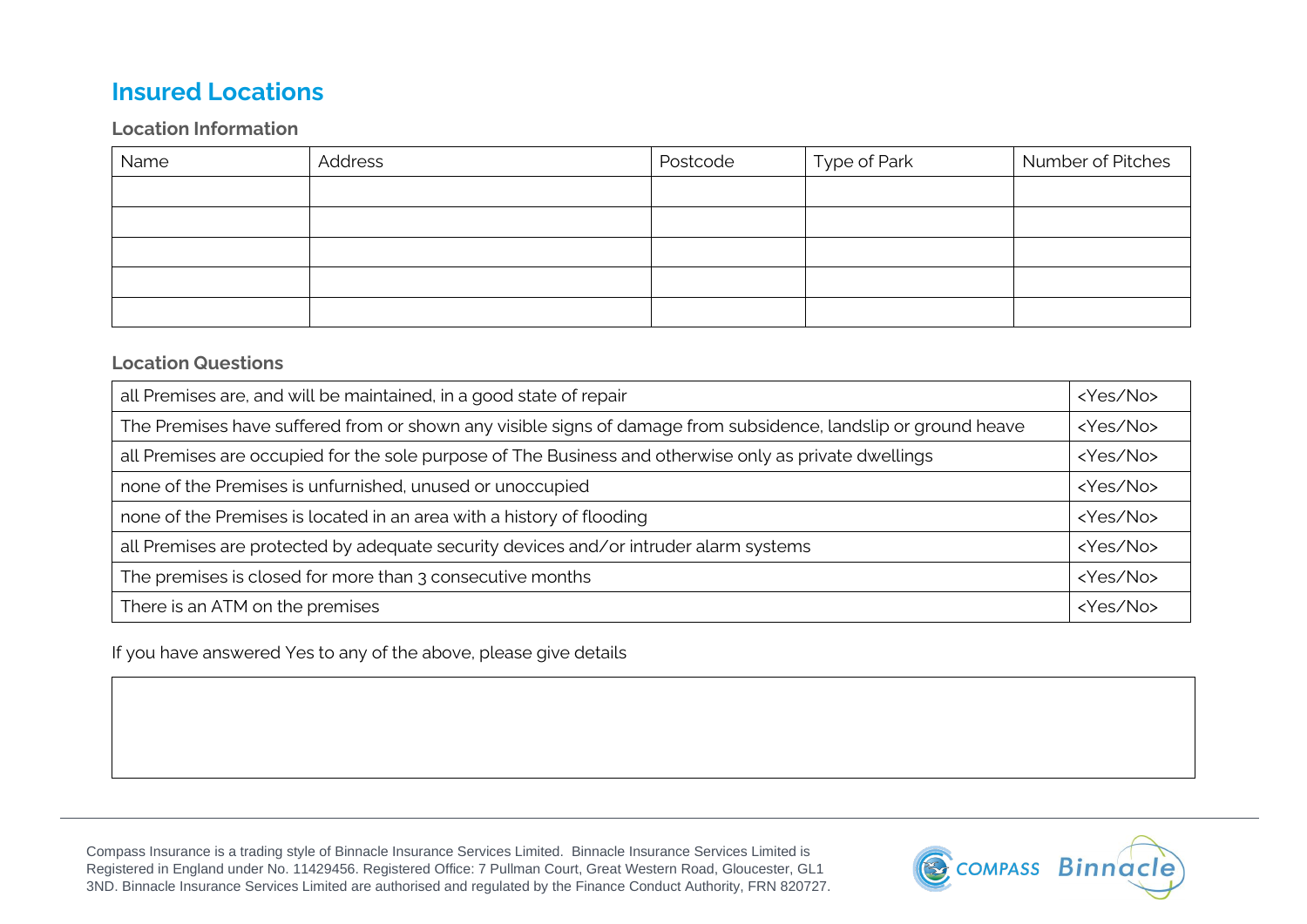# **Buildings**

# **Building Details**

| Type of Building | Park Location | Construction | Sum Insured |
|------------------|---------------|--------------|-------------|
|                  |               |              |             |
|                  |               |              |             |
|                  |               |              |             |
|                  |               |              |             |
|                  |               |              |             |
|                  |               |              |             |
|                  |               |              |             |

# **Underground Services**

| Park Location | Number of Pitches   UG Services Sum Insured |
|---------------|---------------------------------------------|
|               |                                             |
|               |                                             |
|               |                                             |
|               |                                             |

# **Hire Fleet and Sales Stock**

| Park Location | Hire Fleet Sum Insured | Sales Stock Sum Insured | Unit Type |
|---------------|------------------------|-------------------------|-----------|
|               |                        |                         |           |
|               |                        |                         |           |
|               |                        |                         |           |
|               |                        |                         |           |

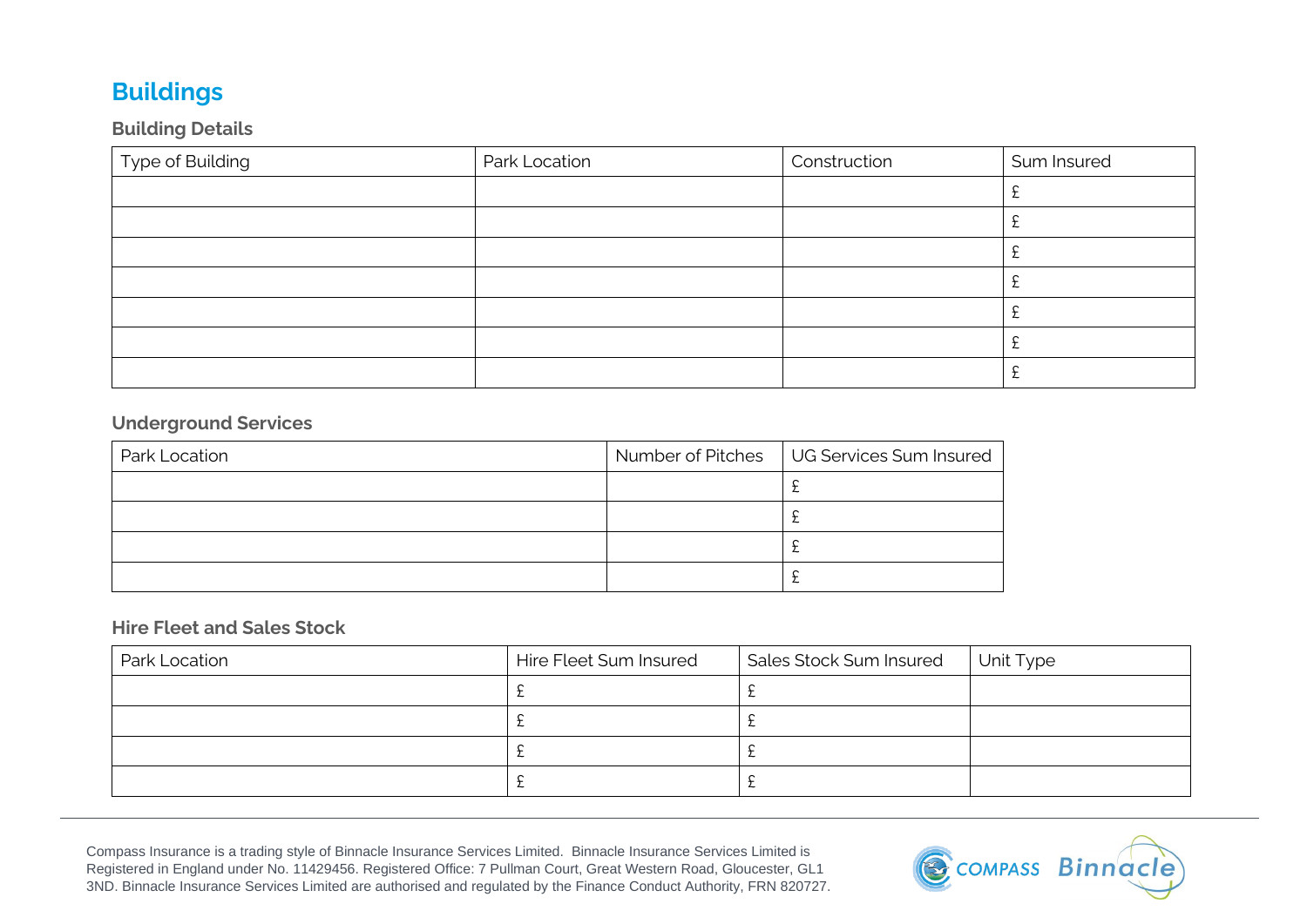# **Contents and Computers**

| Contents | Park Location | Sum Insured |
|----------|---------------|-------------|
|          |               |             |
|          |               |             |
|          |               |             |
|          |               |             |
|          |               |             |
|          |               |             |
|          |               |             |

| Computers          | Park Location | Sum Insured |
|--------------------|---------------|-------------|
| Hardware           |               |             |
| Software           |               |             |
| Portable equipment |               |             |

| Park Machines | Park Location | Cover Type                            | Sum Insured |
|---------------|---------------|---------------------------------------|-------------|
|               |               | Reinstatement/Indemnity $\frac{1}{2}$ |             |
|               |               | Reinstatement/Indemnity $\frac{1}{2}$ |             |
|               |               | Reinstatement/Indemnity $\frac{1}{2}$ |             |
|               |               | Reinstatement/Indemnity $\frac{1}{2}$ |             |
|               |               | Reinstatement/Indemnity $\frac{1}{2}$ |             |

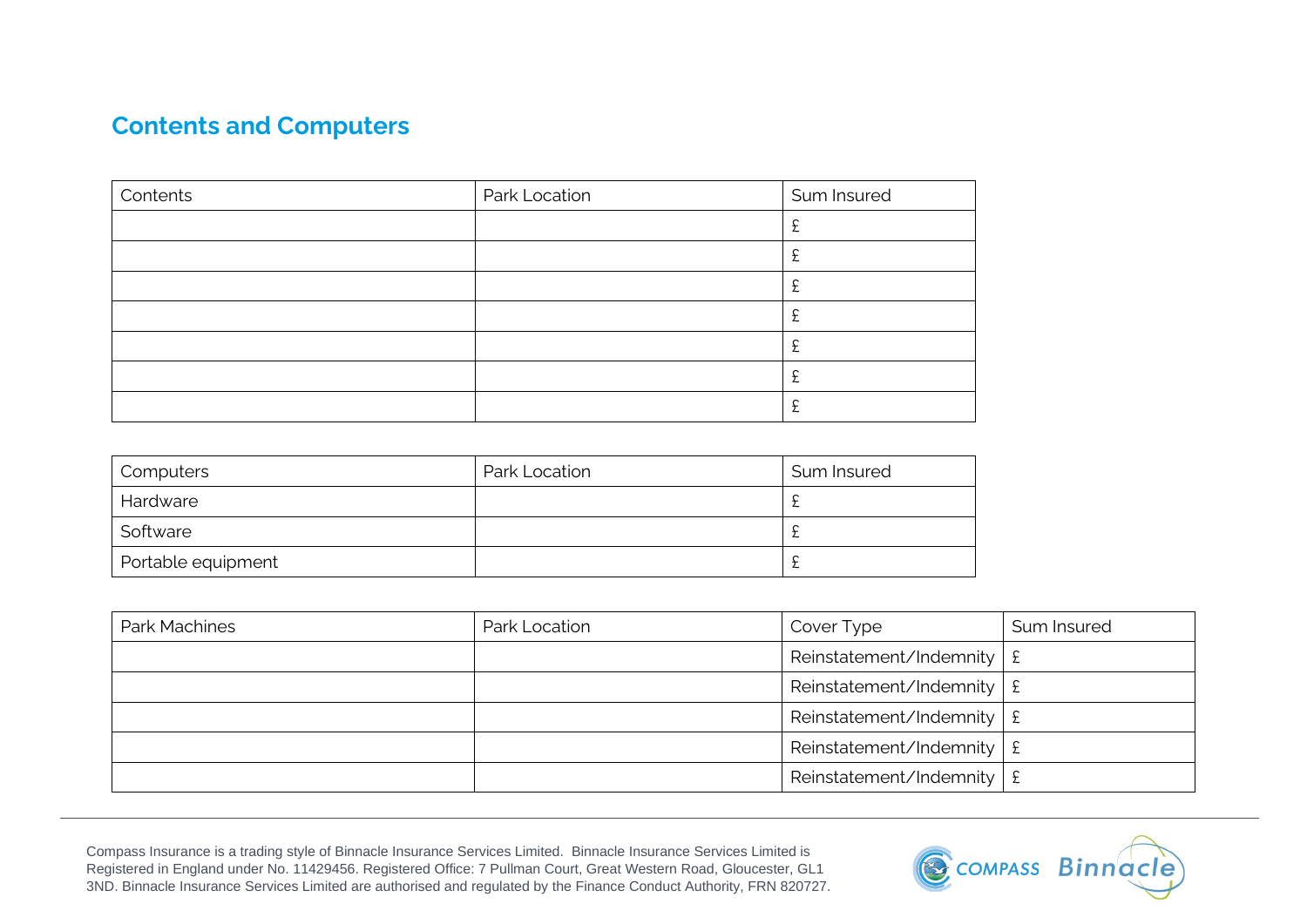|  |  | $\cdot$ .<br><br>nne.<br>mnity<br>nde.<br>.ner<br>nstatei | - |
|--|--|-----------------------------------------------------------|---|
|--|--|-----------------------------------------------------------|---|

# **Business Interruption**

**Revenue**

| Revenue Stream | Revenue | Location | <b>Indemnity Period</b> |
|----------------|---------|----------|-------------------------|
|                |         |          |                         |
|                |         |          |                         |
|                |         |          |                         |

## **Key and Nominated Persons**

| Key person cover needed | Yes/No |
|-------------------------|--------|
|-------------------------|--------|

| Name | Occupation | Date of Birth | Time with Business   Cover |                 |
|------|------------|---------------|----------------------------|-----------------|
|      |            |               |                            | Key / Nominated |
|      |            |               |                            | Key / Nominated |
|      |            |               |                            | Key / Nominated |
|      |            |               |                            | Key / Nominated |
|      |            |               |                            | Key / Nominated |
|      |            |               |                            | Key / Nominated |

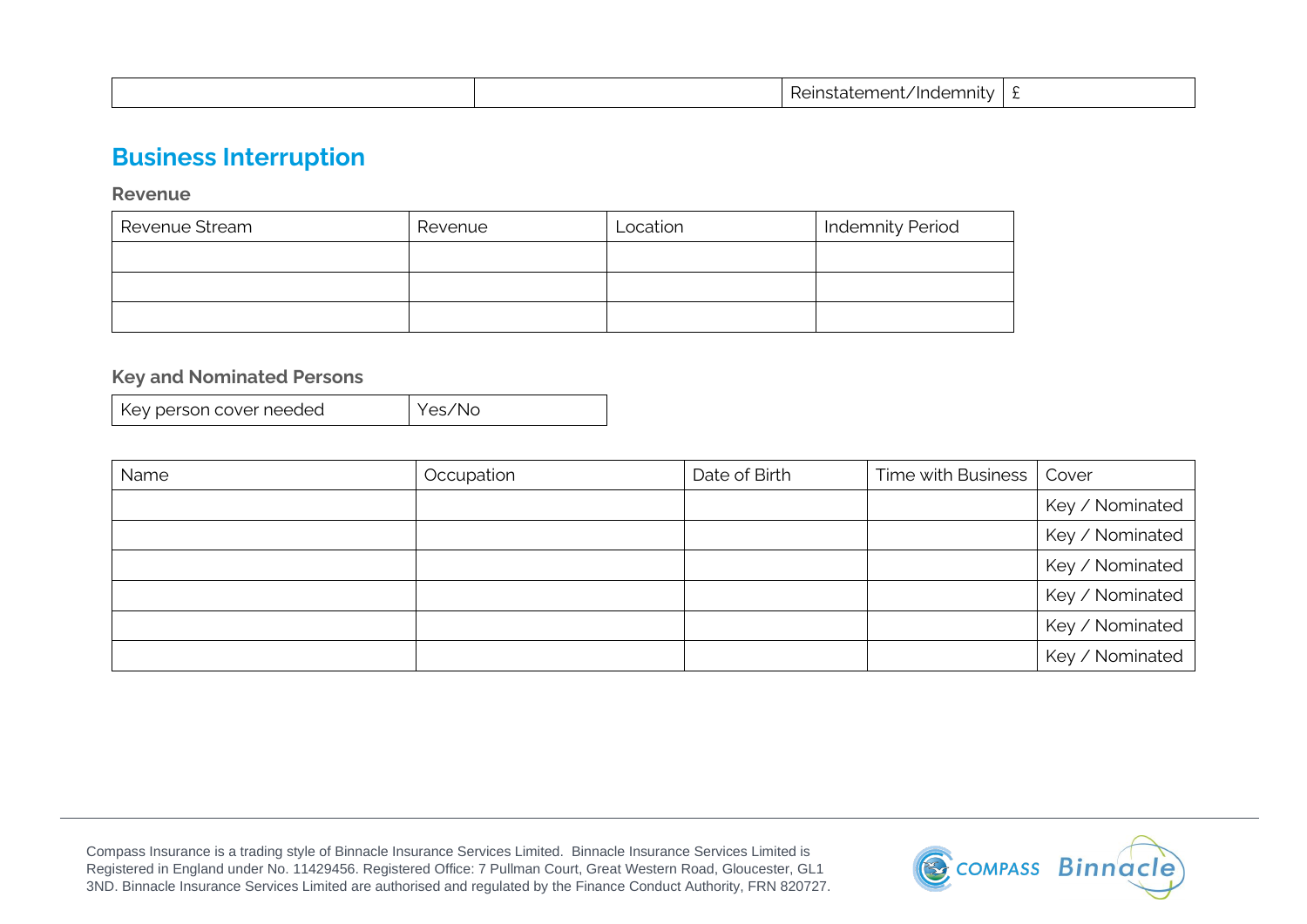# **Employers Liability**

## **Main Business**

| Liabilities - Wageroll (EL) |   |
|-----------------------------|---|
| Clerical                    |   |
| Retail/Catering             | ∸ |
| Maintenance                 |   |
| Coaches/Instructors         |   |
| Greenkeepers                | ∼ |
| Payments to Subcontractors  | £ |

| <b>Employee Numbers</b> |           | ERN Exempt?                      | <yes no=""></yes> |
|-------------------------|-----------|----------------------------------|-------------------|
| <b>Full Time</b>        | Part Time | <b>FRN</b>                       |                   |
|                         |           | <b>Companies House</b><br>Number |                   |

### **Subsidiary Companies**

| <b>Business</b> | <b>ERN Exempt</b> | <b>ERN</b> |
|-----------------|-------------------|------------|
|                 |                   |            |
|                 |                   |            |
|                 |                   |            |

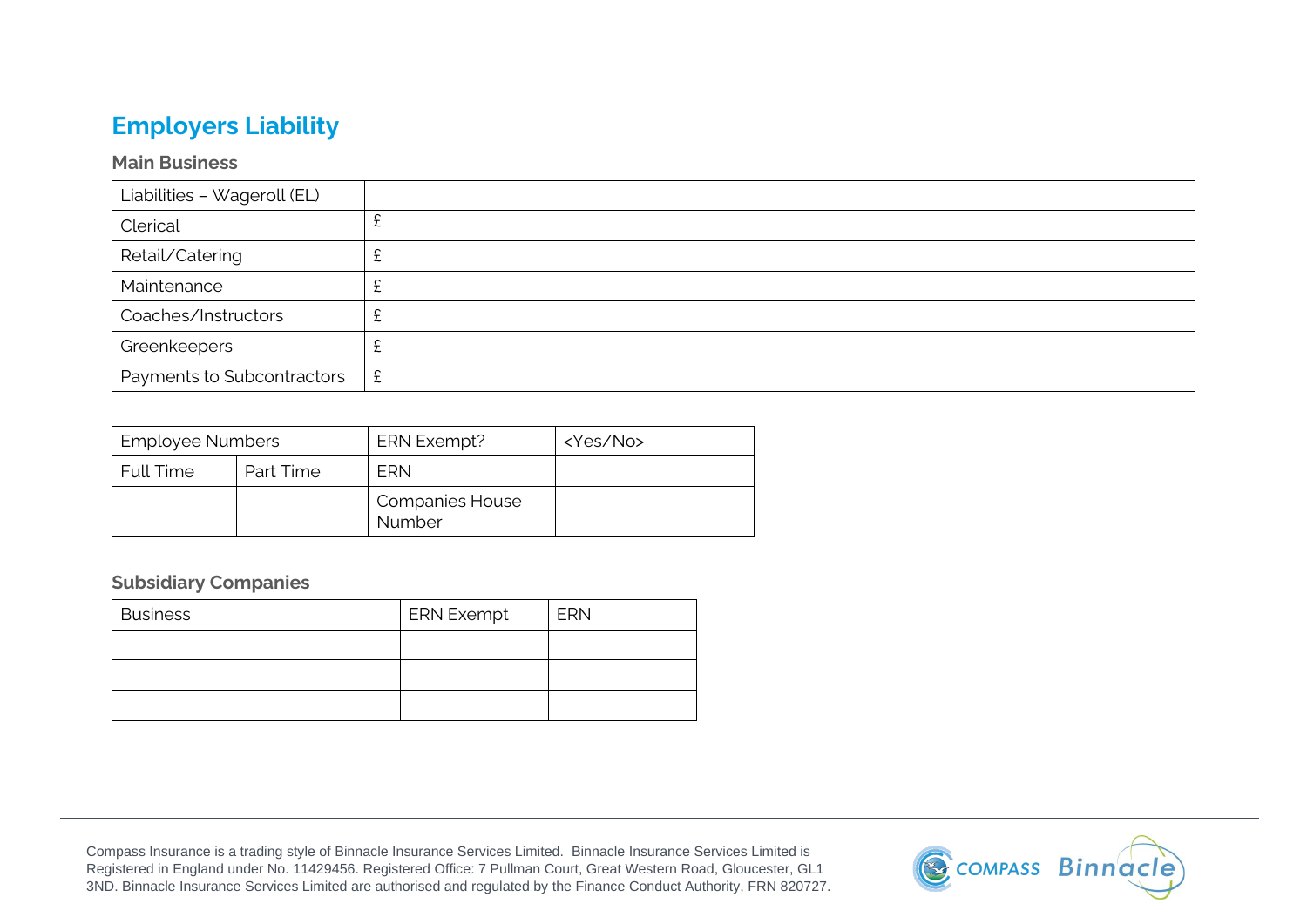# **Public and Products Liability**

## **Main Business**

| Liabilities - (PL)          |          |
|-----------------------------|----------|
| <b>Total Turnover</b>       | <u>_</u> |
| Activities (please specify) |          |
| <b>Indemnity Limit</b>      |          |
|                             |          |
|                             |          |
|                             |          |

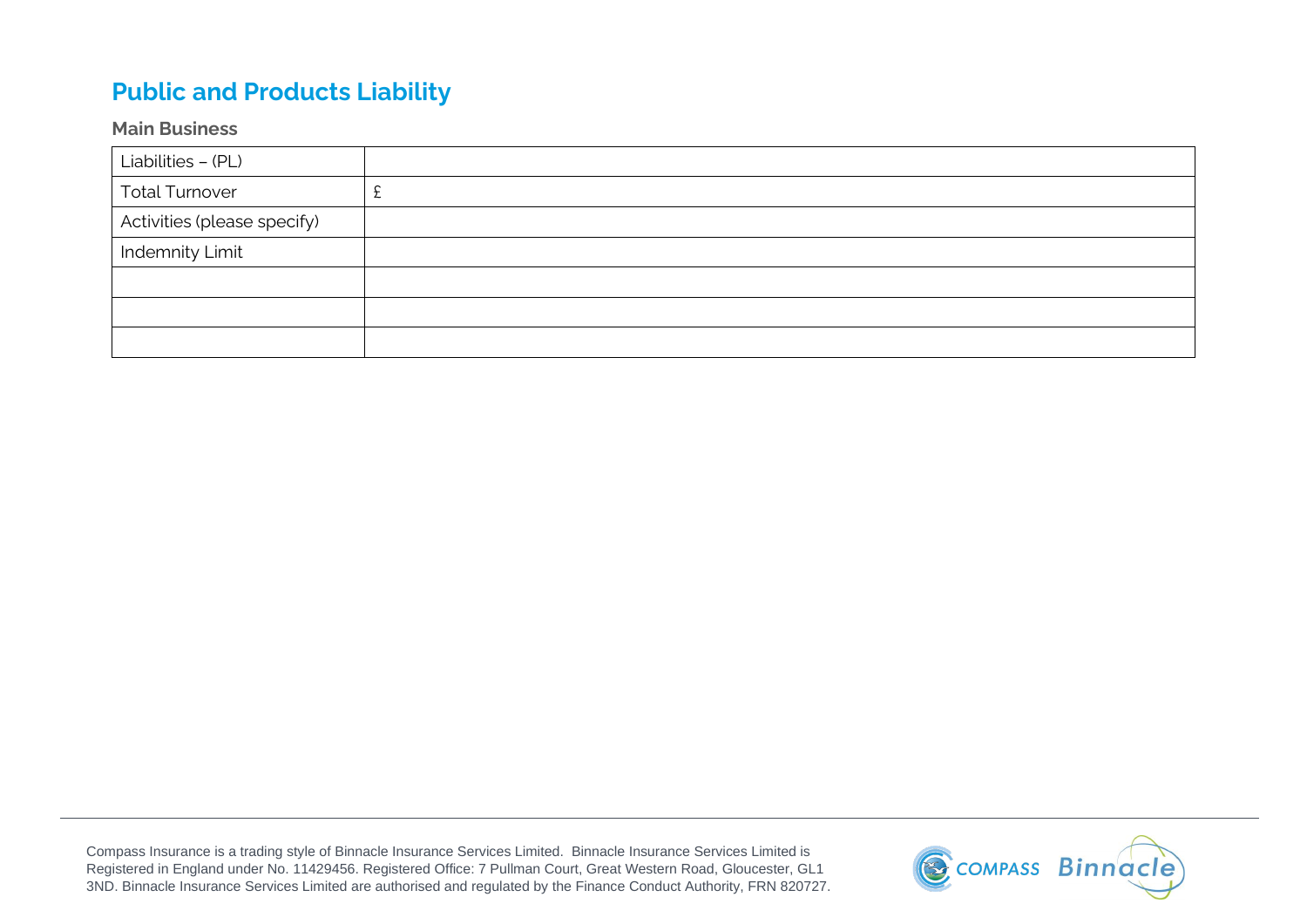# **Personal Accident**

## **Persons to be Insured**

| Name | Occupation | Date of Birth | Category of<br>Cover | <b>Sickness Cover</b> |
|------|------------|---------------|----------------------|-----------------------|
|      |            |               |                      | <yes no=""></yes>     |
|      |            |               |                      | <yes no=""></yes>     |
|      |            |               |                      | <yes no=""></yes>     |
|      |            |               |                      | <yes no=""></yes>     |
|      |            |               |                      | <yes no=""></yes>     |
|      |            |               |                      | <yes no=""></yes>     |